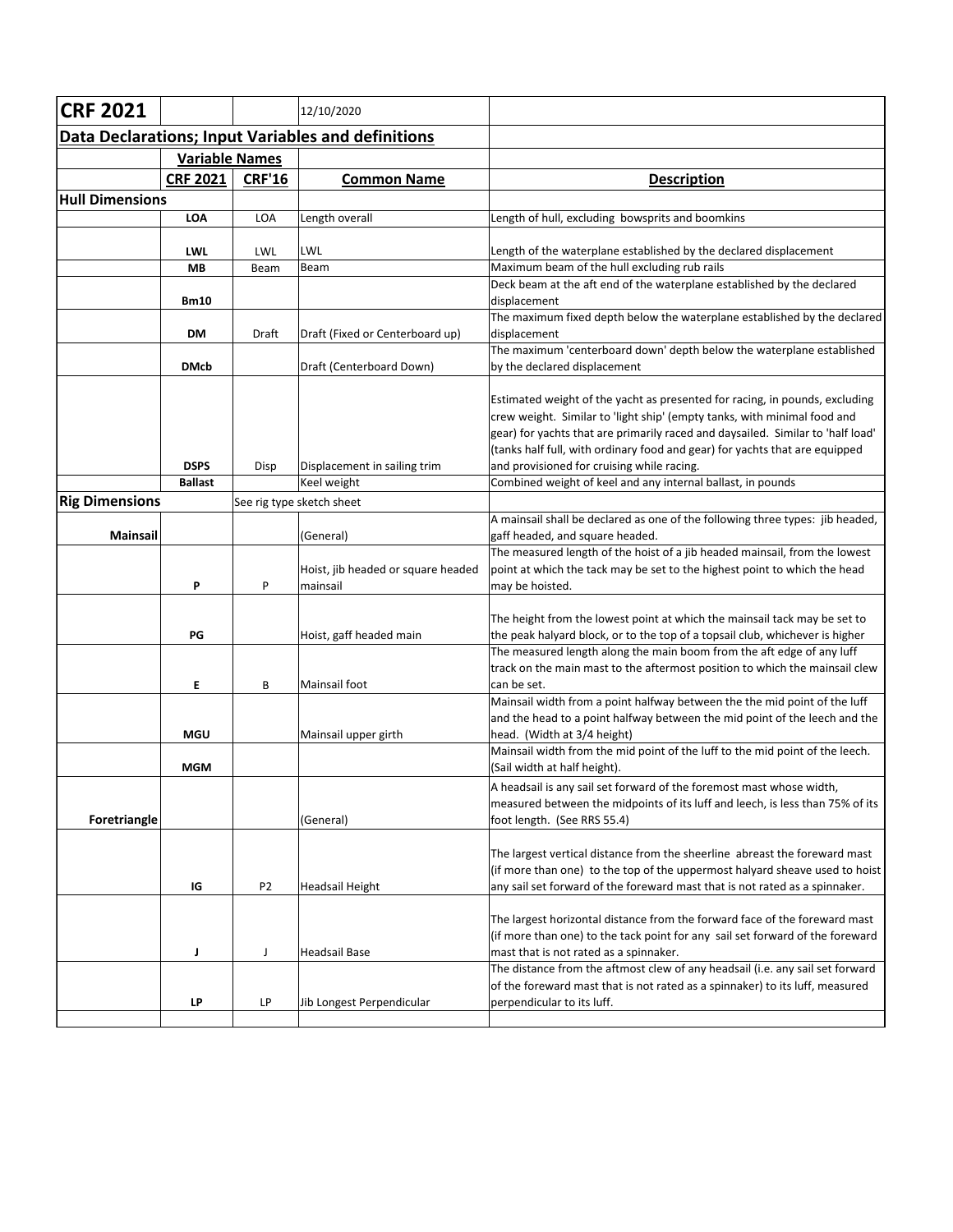|                                                  |                             |                       |                                      | A spinnaker is any sail set forward of the foremost mast whose width,          |
|--------------------------------------------------|-----------------------------|-----------------------|--------------------------------------|--------------------------------------------------------------------------------|
|                                                  |                             |                       |                                      | measured between the midpoints of its luff and leech, is equal to or greater   |
| Spinnaker                                        |                             |                       | (General)                            | than 75% of its foot length. (See RRS 55.4)                                    |
|                                                  |                             |                       |                                      | Vertical distance from the sheerline abreast the mast to the top of the        |
|                                                  | <b>ISP</b>                  | P <sub>2</sub> (spin) | Spinnaker halyard height             | uppermost spinnaker halyard sheave.                                            |
|                                                  |                             |                       |                                      |                                                                                |
|                                                  |                             |                       |                                      | Total length of a pole used when flying a spinnaker, measured from extreme     |
|                                                  |                             |                       |                                      | end to extreme end, including all fittings. (Note: a whisker pole with a       |
|                                                  |                             |                       |                                      | length not greater than 1.1*J may be attached to the clew of a headsail        |
|                                                  |                             |                       |                                      | without rating penalty, but it must be declared as a spinnaker pole if it is   |
|                                                  | <b>SPL</b>                  | SPL                   | Spinnaker pole length                | used in trimming a spinnaker).                                                 |
|                                                  |                             |                       | Tack point of asymmetrical           | Horizontal distance from the forward face of the foreward mast (if more        |
|                                                  | <b>TPS</b>                  |                       | spinnaker                            | than one) to the tack point for a spinnaker.                                   |
|                                                  |                             |                       |                                      | The sail width between the mid points of the two leeches of a symmetrical      |
|                                                  | <b>SMW</b>                  |                       | Symmetrical spin mid width           | spinnaker                                                                      |
|                                                  |                             |                       |                                      | The sail width between the mid points of the luff and mid point of the leech   |
|                                                  | <b>AMG</b>                  |                       | Asymmetrical spin mid width          | of an asymmetrical spinnaker                                                   |
| Mizzen (If any)                                  |                             |                       |                                      |                                                                                |
|                                                  |                             |                       |                                      |                                                                                |
|                                                  |                             |                       |                                      | The measured length of the hoist of a jib headed mizzen, from the highlest     |
|                                                  | PY                          | PY                    | Mizzen hoist                         | point that the head may be set to the lowest point that the tack may be set.   |
|                                                  |                             |                       |                                      |                                                                                |
|                                                  |                             |                       |                                      |                                                                                |
|                                                  |                             |                       |                                      | The measured length along the mizzen boom from the aft edge of any luff        |
|                                                  | EY                          | BY                    | Mizzen foot length                   | track to the aftermost position to which the mizzen clew can be set.           |
| <b>Schooners</b>                                 |                             |                       |                                      |                                                                                |
|                                                  |                             |                       |                                      |                                                                                |
|                                                  |                             |                       |                                      | The height from the lowest point at which a foresail tack may be set to its    |
|                                                  | <b>P1</b>                   | P1                    | Foresail hoist                       | peak halyard block, or to the head of a fore topsail, whichever is higher      |
|                                                  |                             |                       |                                      |                                                                                |
|                                                  |                             |                       |                                      | Vertical distance from the sheerline abreast the mainmast to the top of the    |
|                                                  | P <sub>3</sub>              | P3                    | Schooner Staysail Hoist              | highest sheave used to hoist a sail set between the mainmast and foremast.     |
|                                                  |                             |                       |                                      | The distance between the foreward side of the mainmast and the after side      |
|                                                  | <b>B1</b>                   | <b>B1</b>             | Distance between masts               | of the foremast.                                                               |
|                                                  |                             |                       |                                      |                                                                                |
| <b>Underbody, Rig and Prop Type Declarations</b> |                             |                       |                                      | Note: see table for factors used in rating for declared types                  |
|                                                  |                             |                       |                                      |                                                                                |
| Underbody                                        | See Keel Type sketch sheet  |                       |                                      |                                                                                |
|                                                  |                             |                       |                                      | Note: Keel type applies to fixed keel portion only for yachts declaring a      |
|                                                  |                             |                       | <b>Keel and Rudder Configuration</b> | centerboard                                                                    |
|                                                  |                             |                       | Short chord fin keel w/bulb & spade  |                                                                                |
|                                                  | Type 1                      |                       | rudder                               | Chord length of keel at 1/2 fixed draft is less that 10% of LWL                |
|                                                  |                             |                       |                                      | Chord length of keel at 1/2 fixed draft is greater than 10%, but less than     |
|                                                  | Type 2                      |                       | Fin keel w/bulb & spade rudder       | 20%, of LWL                                                                    |
|                                                  |                             |                       |                                      | Chord length of keel at 1/2 fixed draft is greater than 20%, but less than     |
|                                                  | Type 3                      |                       | Fin keel w/o bulb, w/spade rudder    | 30%, of LWL                                                                    |
|                                                  |                             |                       | Fin keel w/o bulb and w/skeg hung    | Chord length of keel at 1/2 fixed draft is greater than 30%, but less than     |
|                                                  | Type 4                      |                       | rudder                               | 45%, of LWL                                                                    |
|                                                  |                             |                       |                                      |                                                                                |
|                                                  |                             |                       |                                      | Chord length of keel at 1/2 fixed draft is greater than 45%, but less than     |
|                                                  |                             |                       | Short chord full keel w/attached     | 65%, of LWL. Typical of Classic and Vintage racers, e.g. Universal Rule,       |
|                                                  | Type 5                      |                       | rudder                               | International Rule, Square Meter, Sonder Boat, Luders 24, and NY 30 yachts.    |
|                                                  |                             |                       |                                      |                                                                                |
|                                                  |                             |                       | Long chord full keel w/attached      | Chord length of keel at 1/2 fixed draft is greater than 65% of LWL. Typical of |
|                                                  | Type 6                      |                       | rudder                               | Classic and Vintage cruisers, e.g. Concordia Yawls, NY 32's, etc.,             |
|                                                  | Moveable Appendage (If any) |                       |                                      |                                                                                |
|                                                  |                             |                       | Single rudder only                   |                                                                                |
|                                                  |                             |                       |                                      |                                                                                |
|                                                  |                             |                       | Single rudder with keel trim tab     |                                                                                |